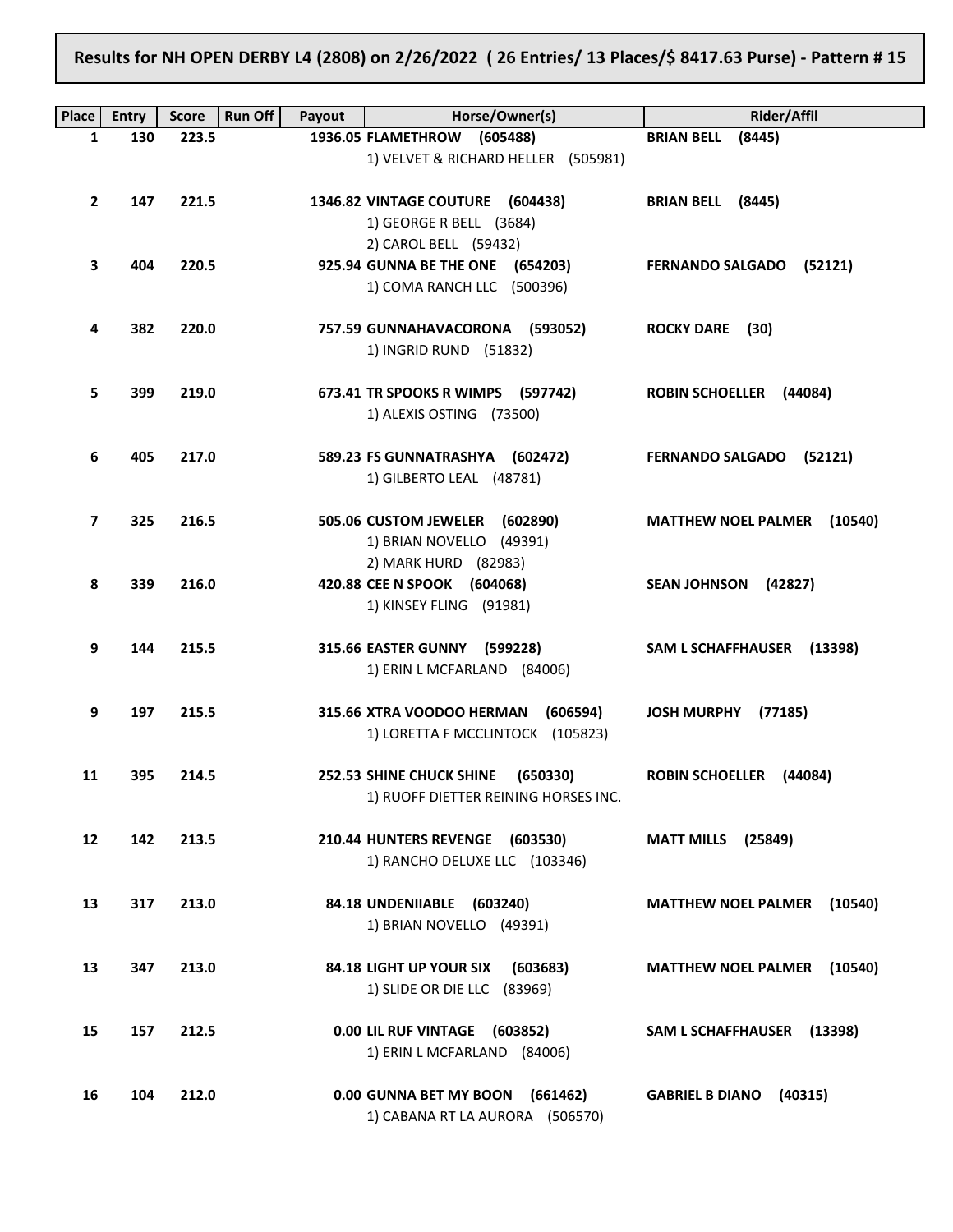| 16 | 381 | 212.0 | 0.00 HOWS IT HANGIN JOE (593417)<br>1) HIGH HOPES FARM OF W GROVE LLC (                     | <b>ROCKY DARE</b><br>(30)            |
|----|-----|-------|---------------------------------------------------------------------------------------------|--------------------------------------|
| 18 | 320 | 211.5 | 0.00 GUTTER PUNK (601358)<br>1) POLLY S HILLIARD (18002)                                    | CASS J. FOX (68627)                  |
| 19 | 238 | 210.5 | 0.00 PEPPERMINT MOBSTER (652142)<br>1) EDDIE SMALL (502563)                                 | <b>TRICIA M. TILLMAN</b><br>(49832)  |
| 20 | 161 | 210.0 | 0.00 A SPOOKIN GAL (598565)<br>1) TEXAS HORSE POWER RANCH LLC (10                           | (37720)<br><b>ANDREW G. FOX</b>      |
| 21 | 231 | 208.5 | 0.00 SHINE FANCY SHINE (607352)<br>1) JARED T LECLAIR (13012)<br>2) ALLEN C CRAVENS (41061) | (13012)<br><b>JARED T LECLAIR</b>    |
| 22 | 103 | 208.0 | 0.00 ALPHA SUSHI CHIC (604888)<br>1) ALPHA QUARTER HORSES LLC (98316)                       | <b>GABRIEL B DIANO</b><br>(40315)    |
| 22 | 194 | 208.0 | 0.00 BONITA CHIC (598473)<br>1) JILLANE B BROWN (10369)<br>2) WESLEY S. BROWN (17410)       | <b>VINCIENZO P SANTOS</b><br>(48189) |
| 24 | 334 | 205.5 | 0.00 RUBIE RED ROOSTER (597399)<br>1) JEROMY J LIPPS (30900)                                | JEROMY J LIPPS (30900)               |
| 25 | 200 | 201.5 | 0.00 CBK NUTRASHFORCASH (598364)<br>1) WILLIAM & CORLISS KELLOGG (50970                     | JOSH MURPHY (77185)                  |
| 26 | 165 | 0.0   | 0.00 BABY BLUES DUN IT (604954)<br>1) TEXAS HORSE POWER RANCH LLC (10                       | <b>ANDREW G. FOX (37720)</b>         |

Show Secretary: